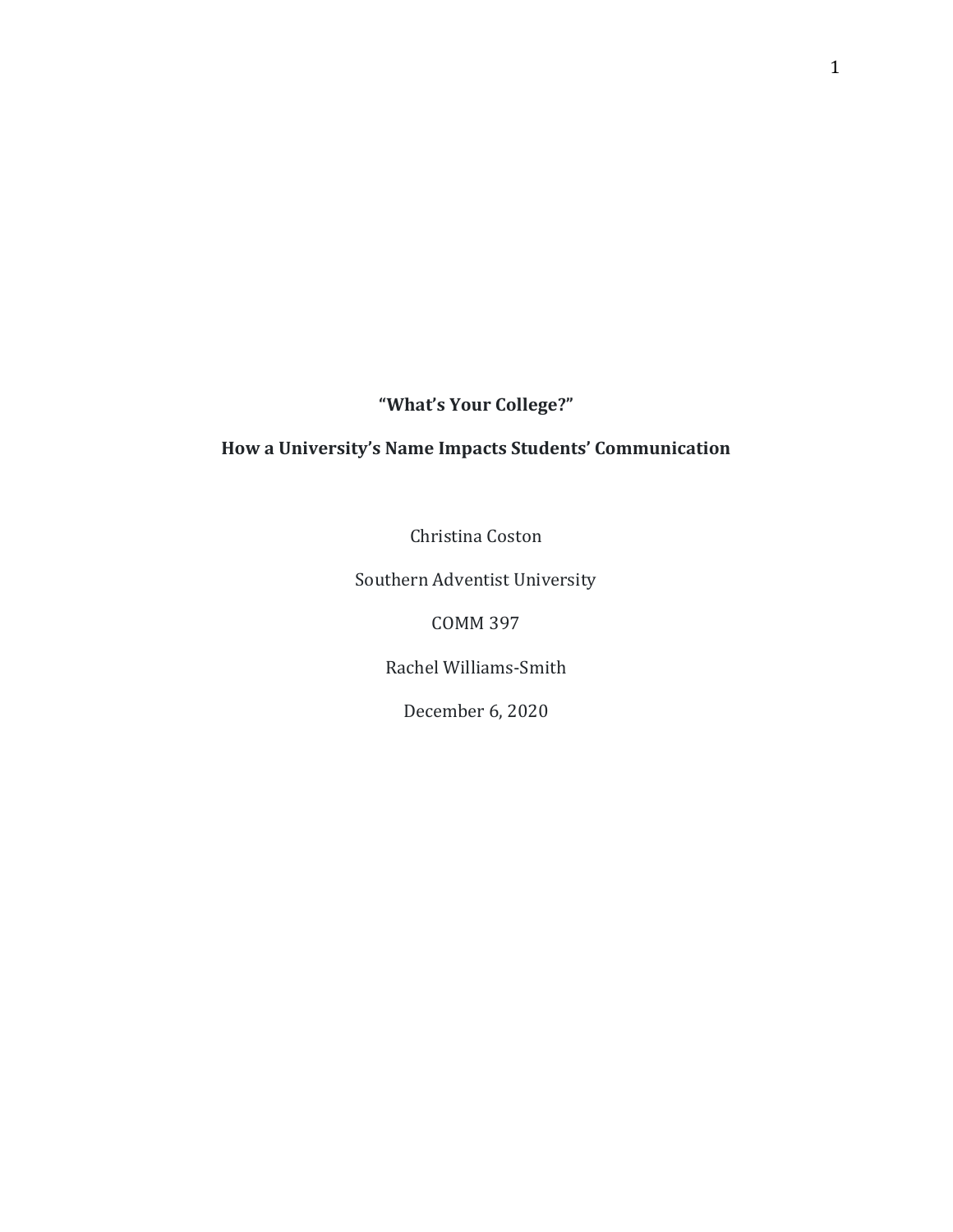# **Abstract**

Despite Generation Z accounting for most college students today, there is a lack of information about Generation Zs and their college experience. This study aims to determine how a college's name impacts college attending Generation Zs. Specifically, it investigates the impact of the inclusion of a religious denomination in the name of the college. To answer the research questions presented in this study, surveys were conducted.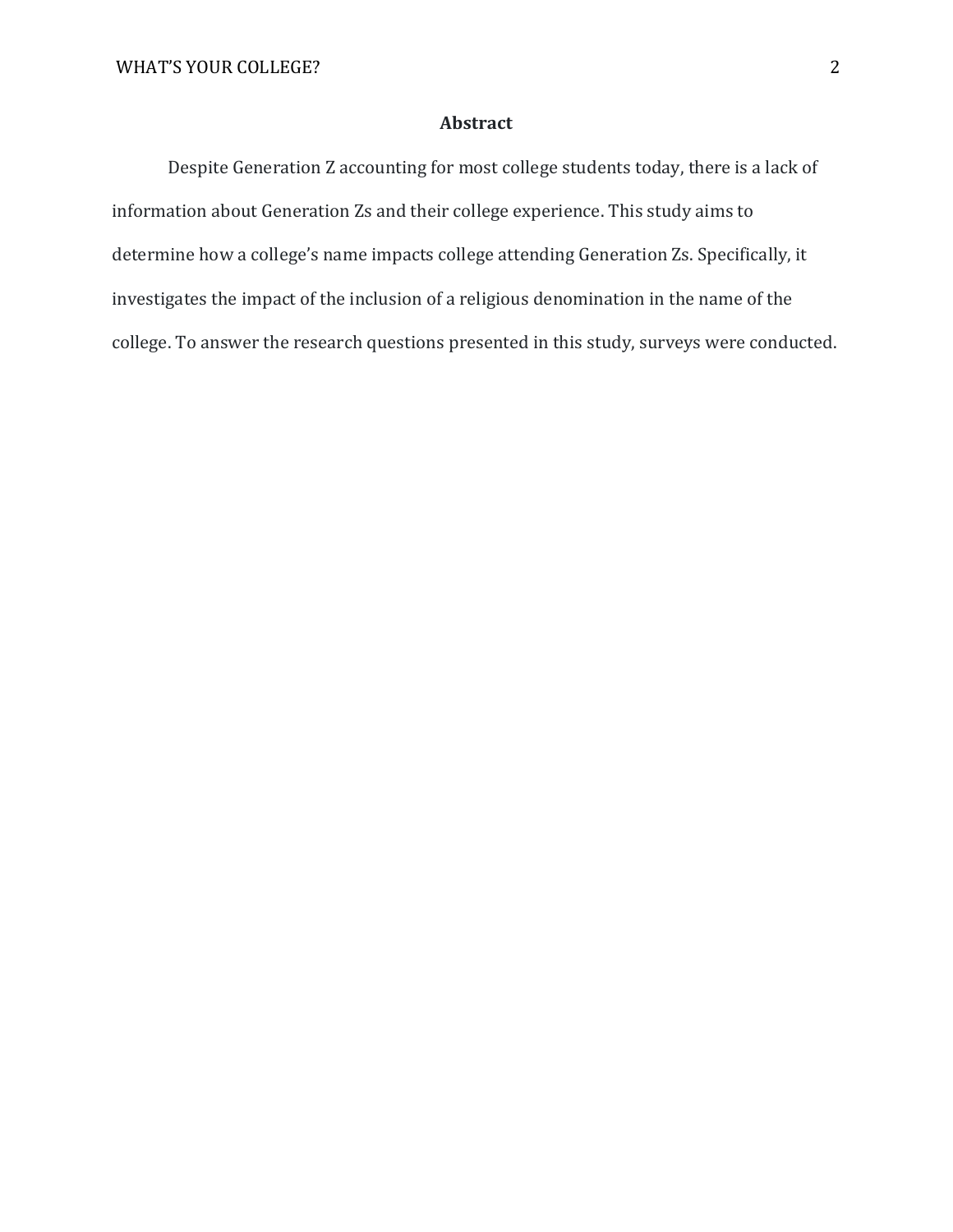### **Introduction**

A cashier is checking out a customer when the customer asks, "What college do you attend?" The cashier is reluctant to answer because their university name is associated with a religion. The name of their university is Southern Adventist University (Southern). Southern is a university located in eastern Tennessee and is associated with the Seventhday Adventist denomination. The scenario above is not a metaphor. Rather, this is an experience that students at Southern have frequently encountered.

#### **Literature Review**

With a new generation in higher education, universities are inadequately informed on how this generation feels about universities' affiliation with religion. There is a lack of information on Generation Z (Gen Z) regarding topics other than consumer behavior. This review will focus on available research on Gen Z and its relationship with religion, college names, and theories that can be utilized to provide insight on the topic at hand. Although the literature presents these themes, it is important to note new information about Gen Z is constantly being published.

#### **Gen Z and Religion**

As the demographic of university students has changed from Millennials to primarily Gen Z (Barna Group, 2018b; Loveland, n.d.), Gen Z may be less likely to disclose their college name if it references Christianity. Research indicates that with each new generation individuals are becoming less and less religious. Consequently, Gen Z is the least religious of all the generations preceding it (Pew Research, 2020b; Hout & Fischer, 2002; OneHope, 2020). Research suggests there is an increasing number of individuals in Gen Y and Gen Z that identify as non-religious (**Halafoff** et al., 2020). Among those in Gen Z who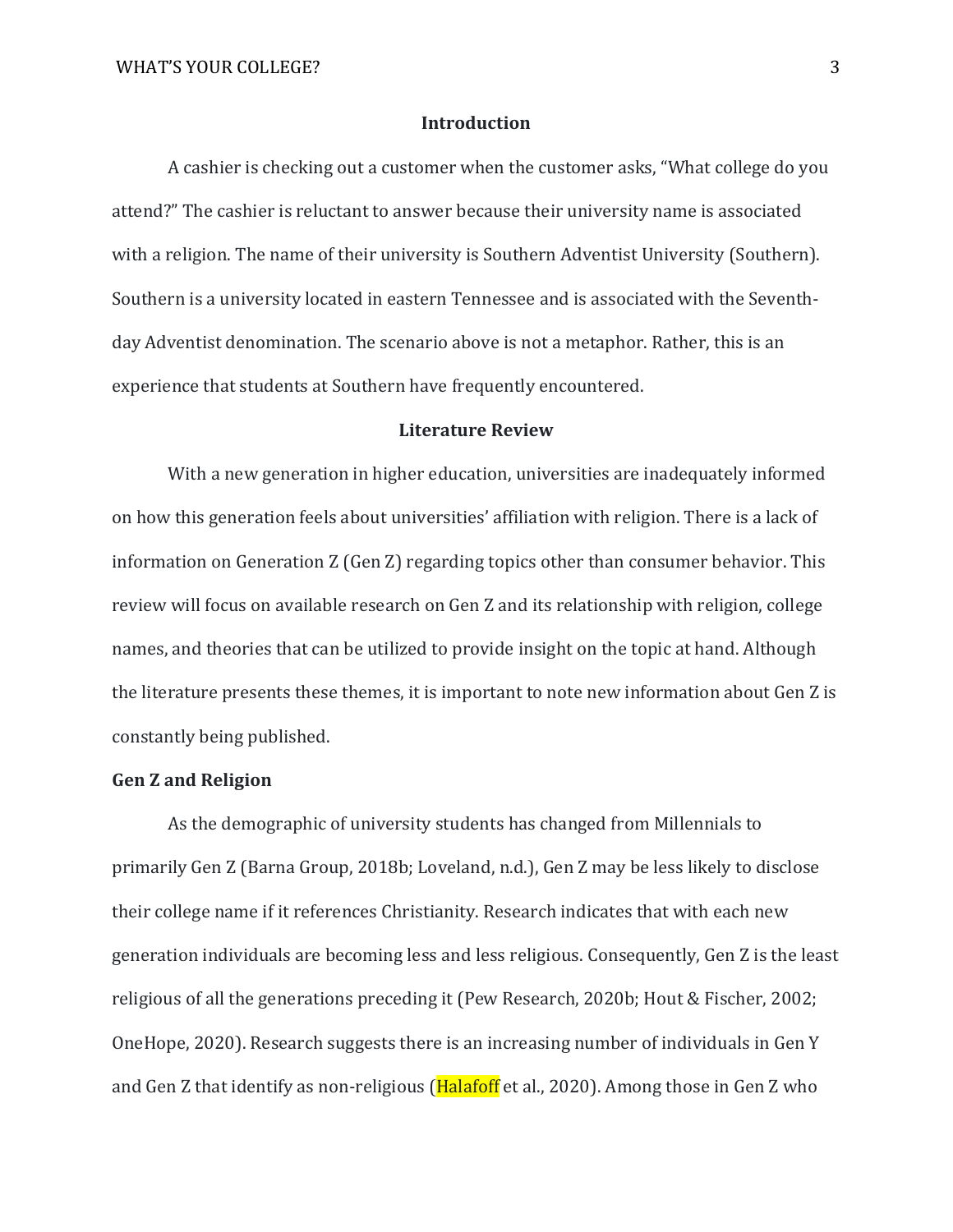self-identify as religious, only nine percent are engaged Christians, which are people who "identify as Christian, have attended church within the past six months," and agree strongly to four statements regarding their personal beliefs and involvement in their churches (Barna Group, 2018b). Additionally, research indicates that atheism has doubled between the Millennial generation to Gen Z, even though the United States average of Gen Z who identify as Christian is nine percent higher than the global average (Barna Group, 2018a; OneHope, 2020). However, conflicting research also found that in the United States, Gen Zs are more likely to attend religious services, 18 percent more likely than Millennials (Seemiller & Grace, 2016).

#### **Social Desirability**

This conflicting research may be attributed to social desirability (Hadaway et al. 1993; Hackett, 2014). Hadaway (1993) found that church attendance was 50% less than self-reported and recognized social desirability as a possible cause. Gen Z is motivated by the desire to please others and this may impact how Gen Z responds in self-reported surveys (Proceedings of the International Business Conference 2017, 2017). Self-reported church attendance among Gen Z is higher than among Millennials even though Gen Z is the least religious generation to date (Seemiller & Grace, 2016; Barna, 2018b). This contradiction implies that Gen Z may be more concerned about social desirability within the Christian community than the Millennial generation and as a result is self-reporting higher church attendance.

# **Financial Factors**

Another factor that may influence students' desire to disclose their university's name is the connotation associated with their university's name. A student may become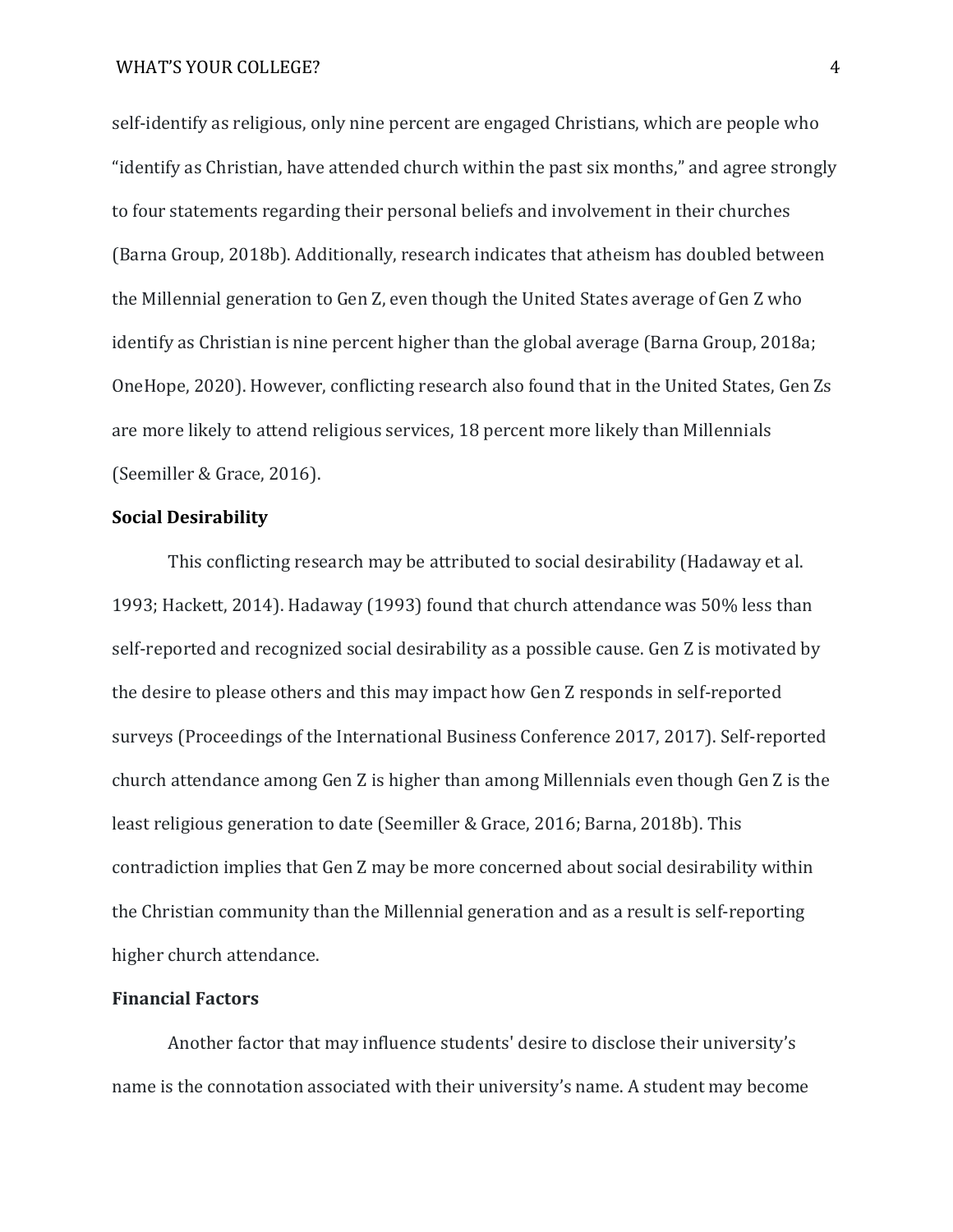more willing to disclose their university's name if, for example, they attend an elite school. An average salary for students who graduated from Southern within the last five years was \$48,400 ("2020 College Rankings", 2020). In contrast, graduates from Yale University average salary was \$72,700. Other ivy league schools reflect similar numbers, with that of Harvard and Princeton bringing in over \$77,000 within the first five years of graduation ("2020 College Rankings", 2020). Among the list of graduates who comprise the *Forbes 400* and *Forbes Most Powerful*, many attended elite schools [\(Çam,](https://www.forbes.com/sites/denizcam/) 2017; Newcomb, 2019). Despite these numbers, research suggests that the name and selectivity of a university ultimately does not impact a graduate's ability to get a specific job (Thompson, 2018; Dale & Krueger, 1999; Bernick, 2014). Even with the numerous studies on elite institutes and wages, there is no notable information on how colleges that include denominations within their names impact graduates' earnings.

#### **Co-Cultural Theory**

In addition to looking at the factors discussed above, the co-cultural theory can be applied to facilitate better understand of how students at Southern communicate about their university name. The co-cultural theory, developed by Mark Orbe in 1998, examines the communication relationship between a dominant (privileged) group and a co-cultural (marginalized) group. The theory looks at how these two groups interact with each other and their intended outcomes (Razzante & Orbe, 2018).

The Seventh-day Adventist Church identifies as "a global family of Christians who hold the Bible as the ultimate authority" (Hope Channel International and Seventh-day Adventist Church, 2020). It is important to understand that in this paper, Seventh-day Adventists will be the co-cultural (marginalized) group. However, it is equally important to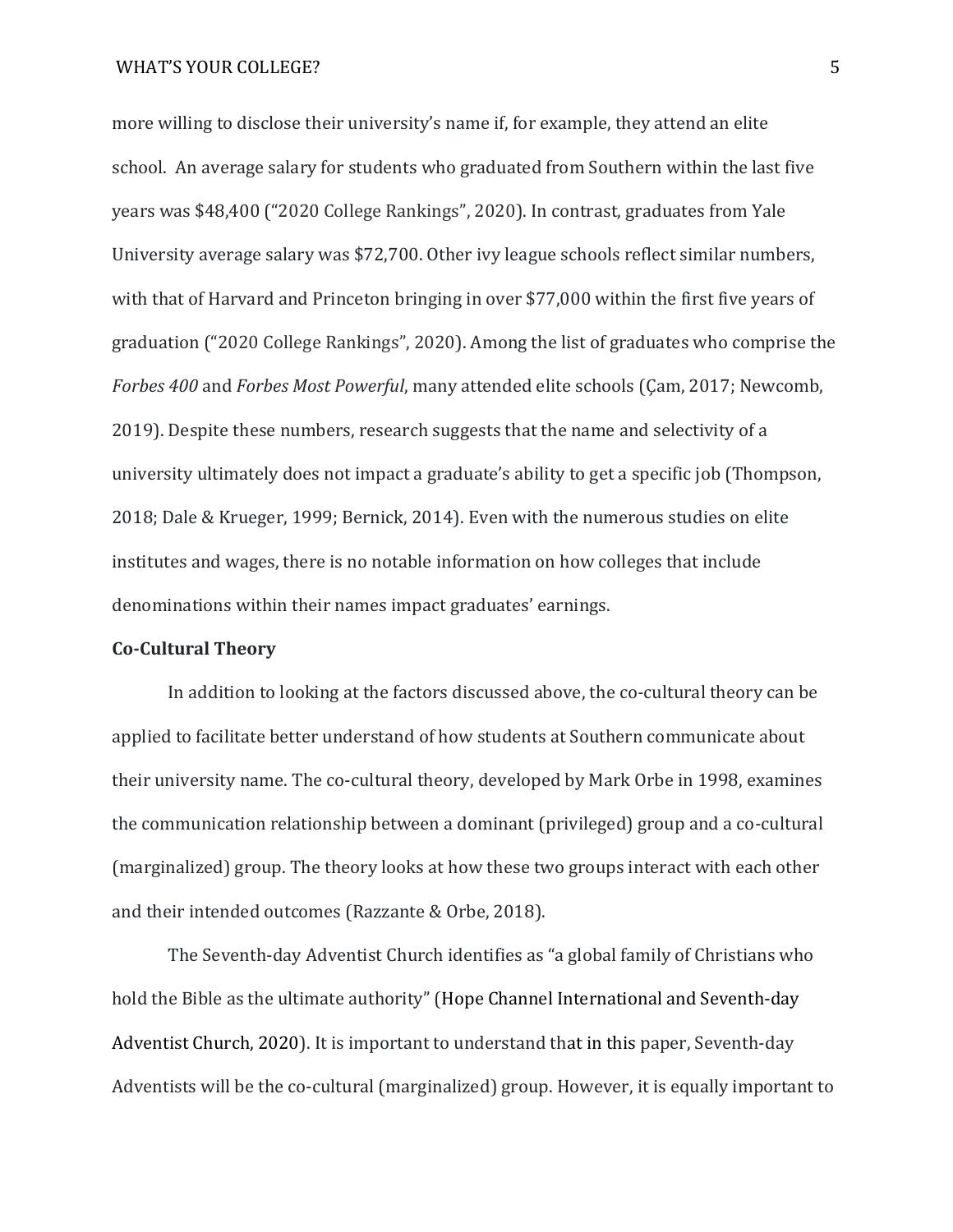note that Seventh-day Adventists also could be categorized as part of the dominant group because they belong to the most prominent religion in the United States: Christianity (Pew Research, 2020a). Still, Seventh-day Adventists only make up about half of one percent of all Christian denominations in the United States. From the denomination's inception, many believed it to be a cult, but over time it has been accepted as an evangelical denomination (Lipka, 2020). Even though generally accepted, the denomination is relatively unknown and considered strange by many. This became evident with the 2016 elections when Seventh-day Adventist Ben Carson ran for president of the United States (Burke, 2015; Taylor, 2015).

Because the denomination accounts for such a small percentage within the dominant group of Christianity, it is possible that students in Seventh-day Adventist education seek social desirability outside of their institution by conforming to secular social desirability norms. According to Mullins (1974),

The task of Christian education is to make Christian attitudes more socially desirable thus increasing the probability that persons will share them. An attitude toward the name of Jesus Christ, for example, which emphasizes its joyful and respectful use is not a socially desirable attitude in many areas of North American society at present.

Although Christian colleges and universities' attempts for Christian attitudes to be seen as socially desirable among students, it is less likely that Gen Z students will be willing to openly share Christian attitudes as they would be considered less desirable by the majority of their peers.

# **Inadequate Information**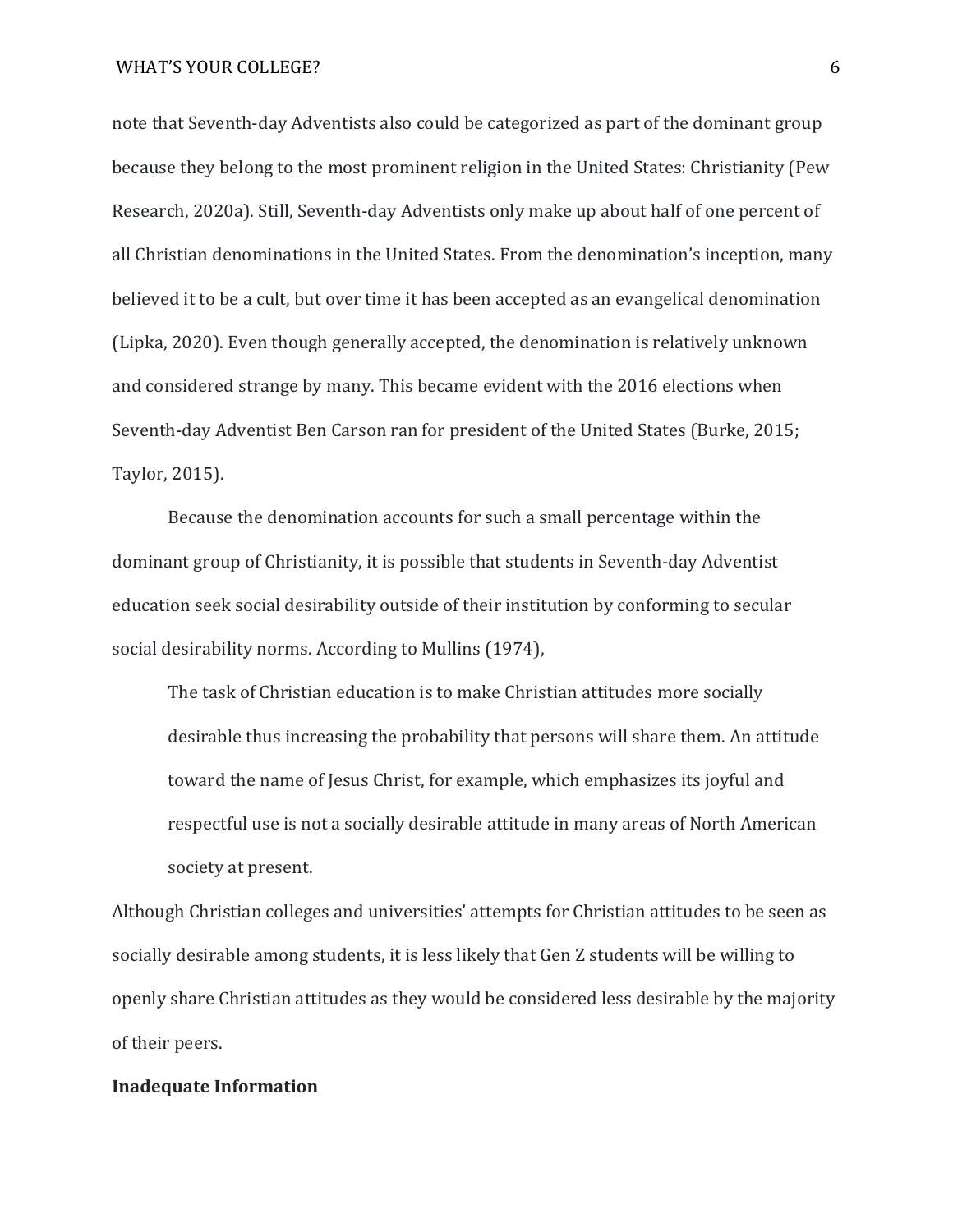In conclusion, due to the specificity of the topic, there is an inadequate amount of credible studies regarding the research questions listed below. While research indicates there are reasons for students who attend elite schools to openly share their school name, there is no research on why students would or would not disclose a school name because of its religious affiliation. In addition, research has yet to be conducted on how college students communicate with others about their university, including emotions or associations that may affect how they talk about their college (pride, embarrassment, shame, etc.). Likewise, there is a lack of data about the Seventh-day Adventist church and Gen Z, including statistical information on church attendance and the level of involvement of Gen Z within the church.

# **Research Questions**

This study will answer the following questions:

RQ1: How does including the word "Adventist" within Southern Adventist University's name impact how current students feel about the university?

RQ2: How do current students communicate with non-Adventists outside the university about the name of their university, both verbally and through university branded merchandise?

RQ3: How does displaying the word "Adventist" impact whether students use branded university merchandise?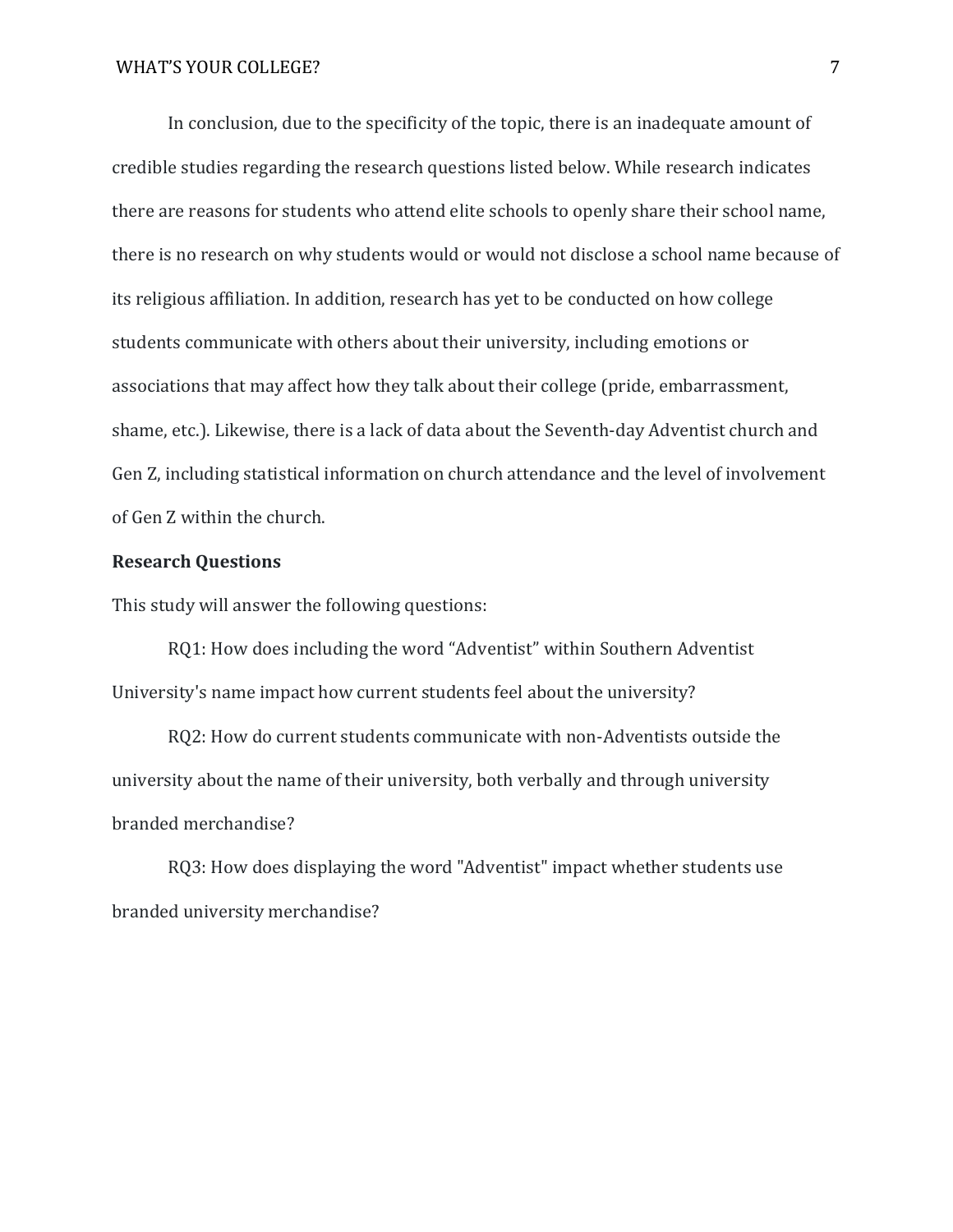#### **Methods**

### **Participants**

Participants will include students born after 1996 who currently attend Southern. Students who were born before 1997 will be excluded from this study. The participants will be of varied majors, varied ethnic backgrounds, and varied class standings. All participants will be volunteers. A small number of students will be recruited randomly for a focus group.

### **Materials**

The anticipated materials include informed consent forms outlining the benefits and risks of participating and the purpose of the study. Consent from Southern's Institutional Review Board will also need to be acquired. Once consent is obtained, recruitment emails will be sent to randomly selected students born after 1996. The focus group materials may include a sample survey, paper, writing utensils, and a recorder. Additional materials will include a self-administered survey that will be delivered via email. The survey will contain closed-ended questions in the form of multiple-choice questions and Likert scale questions. The survey will also include a space for participants to give feedback or add additional information. The participants will also be asked to answer demographic information.

### **Design and Procedure**

The research design will be non-experimental. A small group of students will participate in a focus group. When the participants arrive, they will be given a consent form. After consent is obtained the researcher will explain the procedure and inform participants that they may leave at any time. The researcher will then give participants a sample survey and ask them to complete it and write feedback on any confusing areas.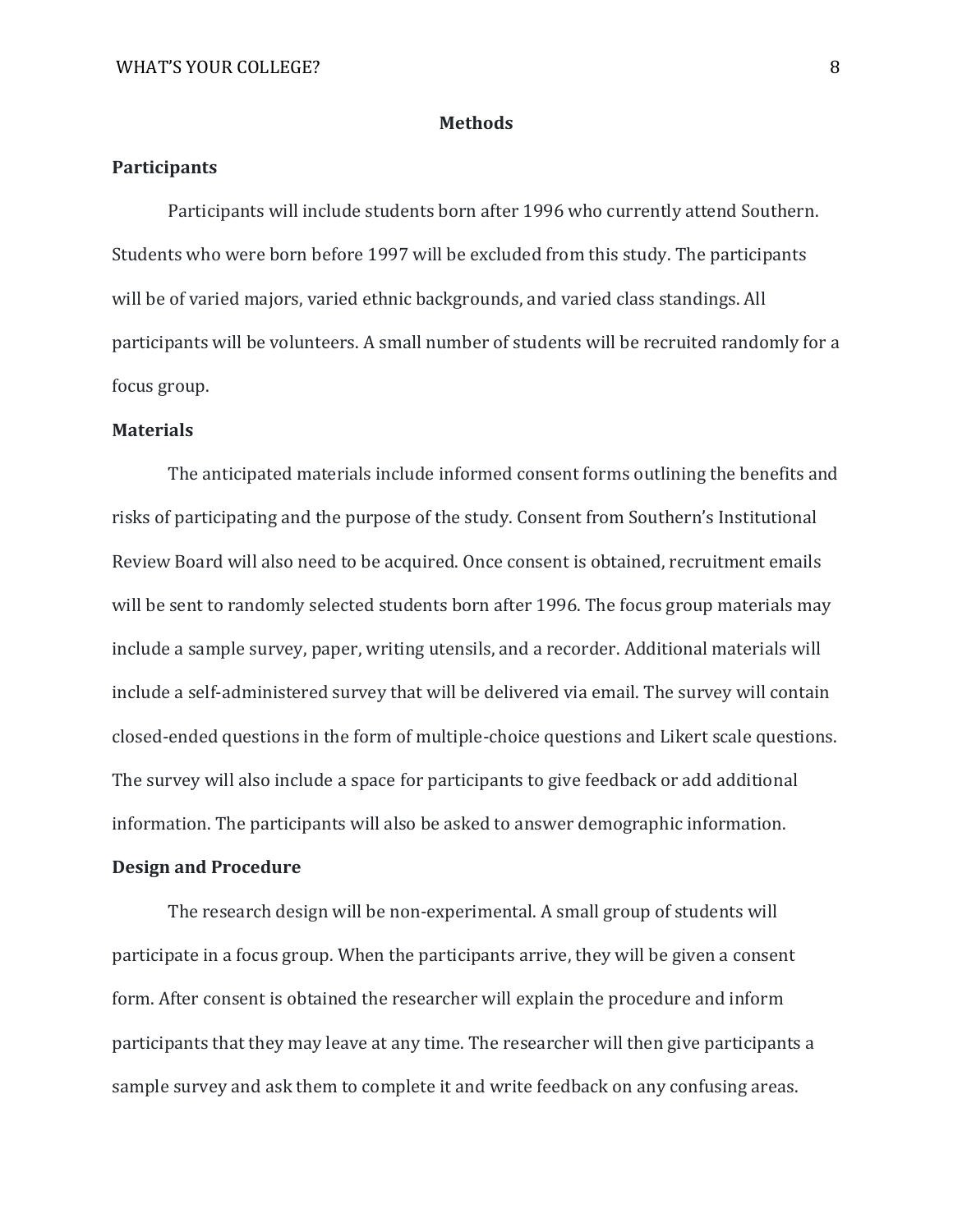After the sample surveys are completed the researcher will ask participants to discuss the survey. The researcher will conclude by asking the participants if they have any additional questions and then the researcher will thank the participants for their time.

After feedback has been processed from the focus group and all necessary changes have been made, an email will be sent to all qualifying participants: individuals born after 1996 and who did not previously participate in the focus group. The first question of the survey will ask participants to consent. After consent is received participants will be asked to fill out the online self-administered survey carefully and truthfully. When the survey is completed participants will be thanked for their time and participation.

As an incentive for participants, those who participate in the focus group and the self-administered survey will be entered into a drawing for a gift card. Participants will be informed of this incentive prior to completing any consent forms.

#### **Conclusion**

I anticipate this study will show that the majority of students' feelings about Southern Adventist University are impacted by the word "Adventist" within the university's name. I also predict that students avoid communicating about their university name both verbally and through branded merchandise. Lastly, I predict this study will show that students are less likely to buy university merchandise if the word "Adventist" is on it.

#### **Significance of Study**

This study's findings will benefit not only Southern but the Christian community as a whole. The study will contribute to the research on Gen Z, religion, and college, which many researchers have not yet explored. This study will benefit religious institutions as it will provide insight on how students feel about attending a university that's name is associated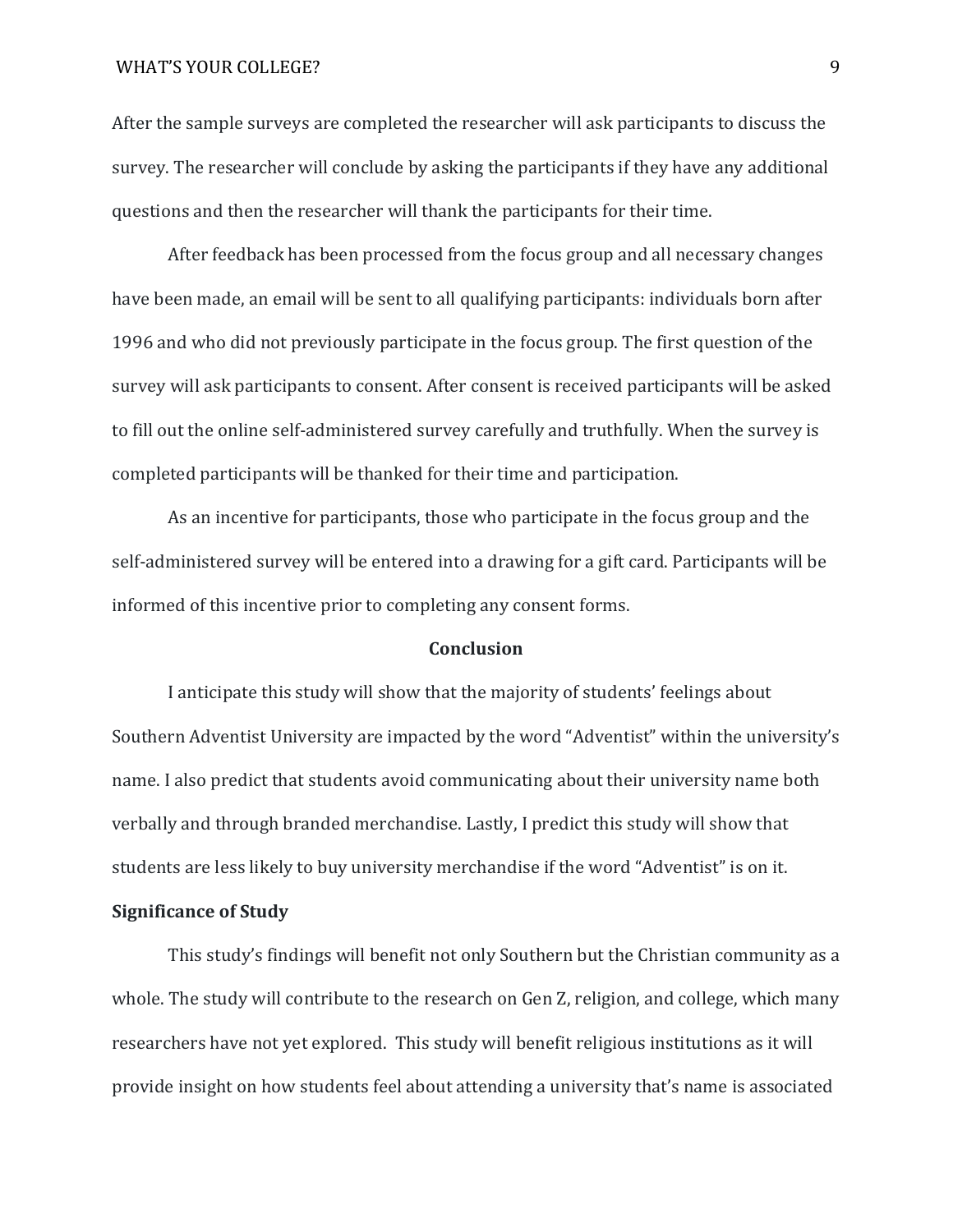with a religious denomination. The data obtained in this study will also provide the Seventh-day Adventist Church with information on the emotions Gen Z feels as being part of the Seventh-day Adventist Church. The study will also provide Southern with key information on what attracts and deters Gen Z from attending Southern.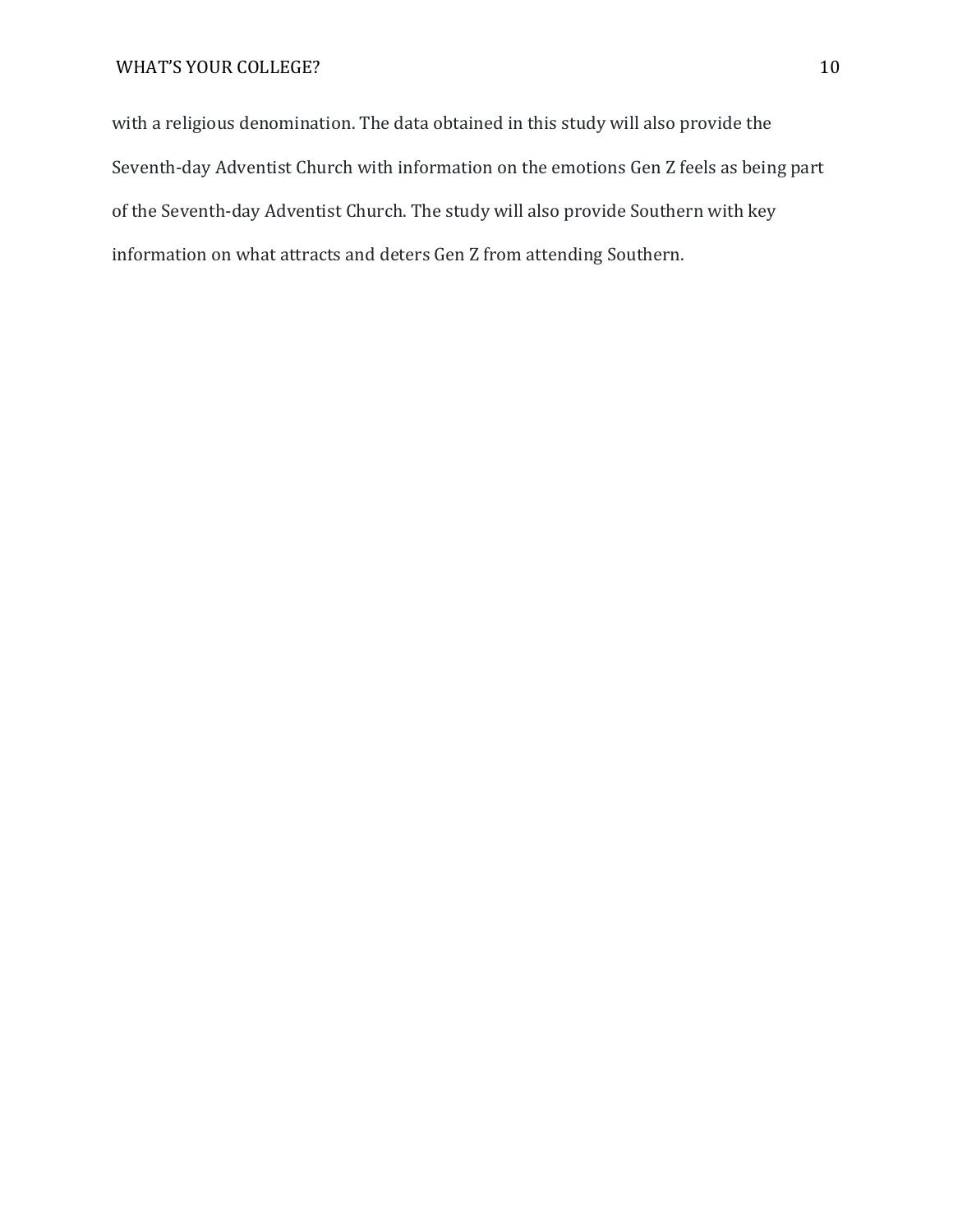#### **References**

- 2020 College rankings by salary potential. (2020). PayScale. https://www.payscale.com/college-salary-report.
- Barna Group. (2018a). Atheism doubles among Generation Z. Barna Group. https://www.barna.com/research/atheism-doubles-among-generation-z/.
- Barna Group. (2018b). Gen Z*:* Your questions answered. Barna Grou[p.](https://www.barna.com/research/gen-z-questions-answered/) <https://www.barna.com/research/gen-z-questions-answered/>
- Bernick, M. (2014). Decision time: It doesn't matter where you go to college. Time. https://time.com/54342/it-doesnt-matter-where-you-go-to-college/.
- Burke, D. (2015). What Seventh-day Adventists like Ben Carson believe CNNPolitics. CNN. https://www.cnn.com/2015/10/27/politics/seventh-day-adventistbeliefs/index.html.
- Çam, D. (2017). The 10 schools that produce the most Forbes 400 billionaires. Forbes. https://www.forbes.com/sites/denizcam/2017/10/17/the-10-schools-that-mintthe-most-u-s-billionaires/.
- Dale, S. B., & Krueger, A. B. (1999). Estimating the payoff to attending a more selective college: An application of selection on observables and unobservables. Nber working paper series. https://www.nber.org/papers/w7322.pdf.
- Hackett, C. (2014) Seven things to consider when measuring religious identity, Religion, 44:3, 396-413, DOI: 10.1080/0048721X.2014.903647
- Hadaway, C., Marler, P., & Chaves, M. (1993). What the polls don't show: A closer look at U.S. church attendance. *American Sociological Review, 58*(6), 741-752. <http://www.jstor.org/stable/2095948>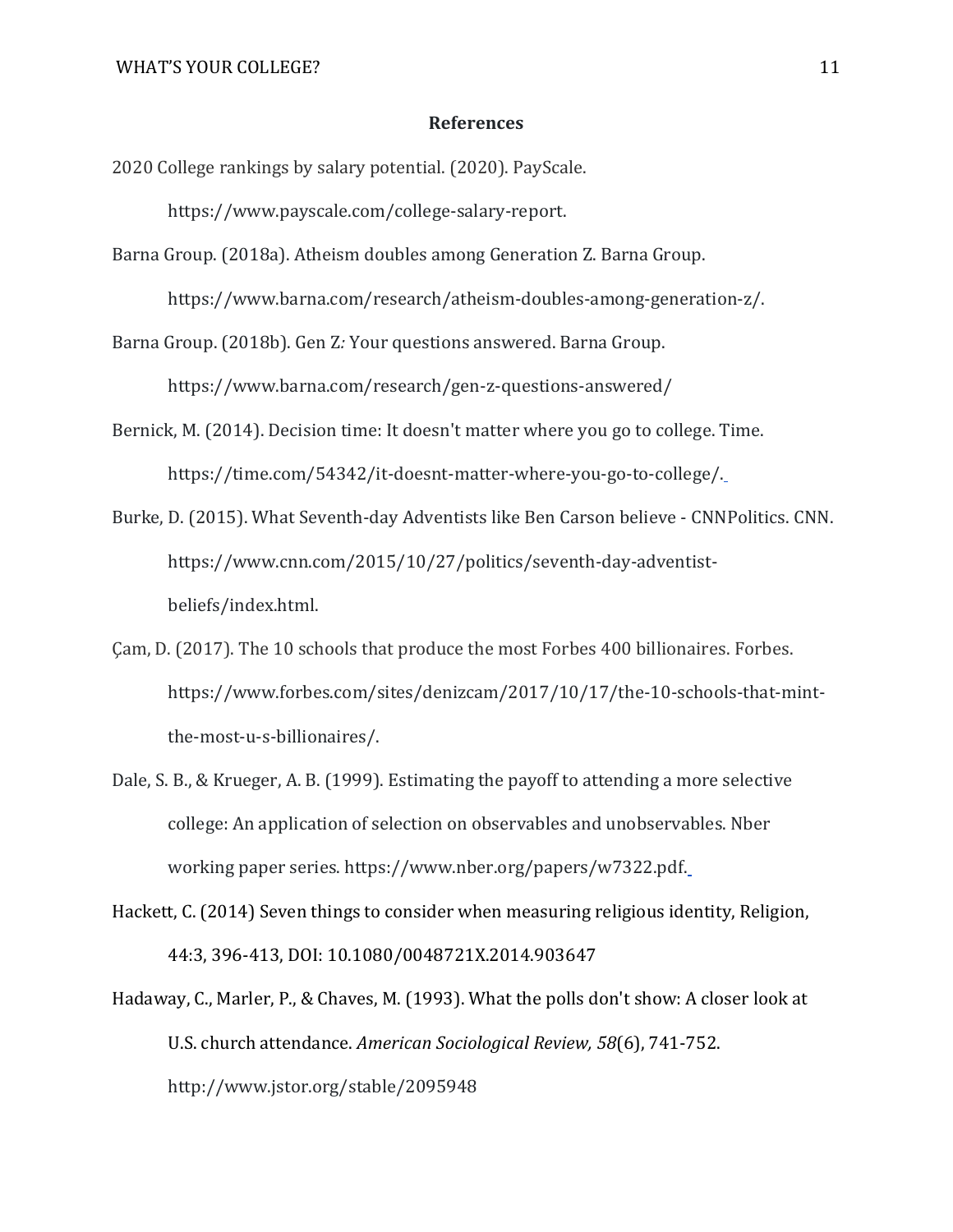- Halafoff, A., Shipley, H., Young, P., Singleton, A., Rasmussen, M., & Bouma, G. (2020). Complex, critical and caring: Young people's diverse religious, spiritual and nonreligious worldviews in Australia and Canada. MDPI Publishing.
- Hope Channel International and Seventh-day Adventist Church. (2020). "Who Are Seventh-Day Adventists?" *Adventist.org*. www.adventist.org/church/what-do-seventh-dayadventists-believe/.
- Hout, M., & Fischer, C. (2002). Why more Americans have no religious preference: Politics and generations. *American Sociological Review*, *67*(2), 165–19[0.](https://doi.org/10.2307/3088891) <https://doi.org/10.2307/3088891>
- Lipka, M. (2020). Seventh-day Adventists in America: A closer look. Pew Research Center. https://www.pewresearch.org/fact-tank/2015/11/03/a-closer-look-at-seventhday-adventists-in-america/.
- Loveland, E. (n.d). National Association for college admission counseling- Instant generation. *National Association for College Admission Counseling- NACAC*[.](https://www.nacacnet.org/news--publications/journal-of-college-admission/instant-generation/#:~:text=Generation%20Z%20students%20have%20replaced,this%20new%20generation%20of%20students) [https://www.nacacnet.org/news--publications/journal-of-college](https://www.nacacnet.org/news--publications/journal-of-college-admission/instant-generation/#:~:text=Generation%20Z%20students%20have%20replaced,this%20new%20generation%20of%20students)[admission/instant-](https://www.nacacnet.org/news--publications/journal-of-college-admission/instant-generation/#:~:text=Generation%20Z%20students%20have%20replaced,this%20new%20generation%20of%20students)

[generation/#:~:text=Generation%20Z%20students%20have%20replaced,this%20](https://www.nacacnet.org/news--publications/journal-of-college-admission/instant-generation/#:~:text=Generation%20Z%20students%20have%20replaced,this%20new%20generation%20of%20students) [new%20generation%20of%20students](https://www.nacacnet.org/news--publications/journal-of-college-admission/instant-generation/#:~:text=Generation%20Z%20students%20have%20replaced,this%20new%20generation%20of%20students)

- Mullins, T. (1974). Social Desirability as a Factor in Christian Education. Religious Education, 69(3), 291-391.
- Newcomb, A. (2019). Does it even matter where you go to college? Here's what the data says. NBCNews.com. https://www.nbcnews.com/business/business-news/does-iteven-matter-where-you-go-college-here-s-n982851.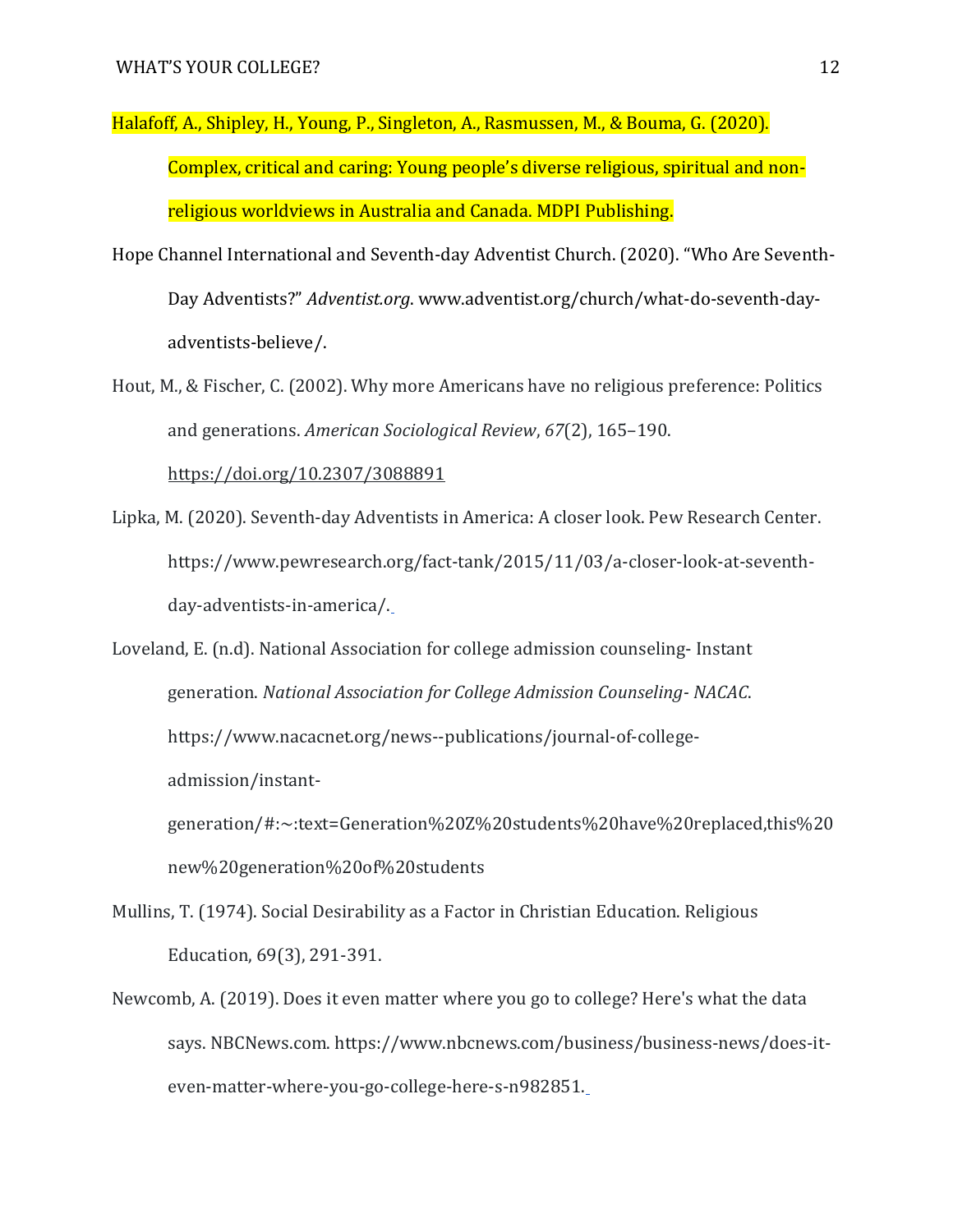OneHope. (2020). What we know about Gen Z.

https://www.go2020.world/sites/default/files/resources/2020-08/What-We-Know-About-Gen-Z-2020.pdf

Pew Research. (2020a). Religion in America: U.S. religious data, demographics and statistics. Pew Research Center's Religion & Public Life Project. https://www.pewforum.org/religious-landscape-study/,

Pew Research. (2020b). Religion in America: U.S. religious data, demographics and statistics. Pew Research Center's Religion & Public Life Project[.](https://www.pewforum.org/religious-landscape-study/generational-cohort/)

<https://www.pewforum.org/religious-landscape-study/generational-cohort/>

- *Proceedings of the international business conference 2017: Creativity, innovation and entrepreneurship*. (2017). Lithuania: Vilniaus Kolegija.
- Razzante, R., & Orbe, M. (2018). Two sides of the same coin: Conceptualizing dominant group theory in the context of co-cultural theory. Communication Theory, 28(3), 354–375. <https://doi.org/10.1093/ct/qtx008>
- Seemiller, C., & Grace, M. (2016). Generation Z goes to college. ProQuest Ebook Centra[l](https://ebookcentral.proquest.com/) [https://ebookcentral.proquest.com](https://ebookcentral.proquest.com/)

Taylor, J. (2015). All your questions about Seventh-Day Adventism and Ben Carson answered. NPR.

https://www.npr.org/sections/itsallpolitics/2015/10/27/452314794/all-yourquestions-about-seventh-day-adventism-and-ben-carson-answered.

Thompson, D. (2018). Does it matter where you go to college? The Atlantic. https://www.theatlantic.com/ideas/archive/2018/12/does-it-matter-where-yougo-college/577816/.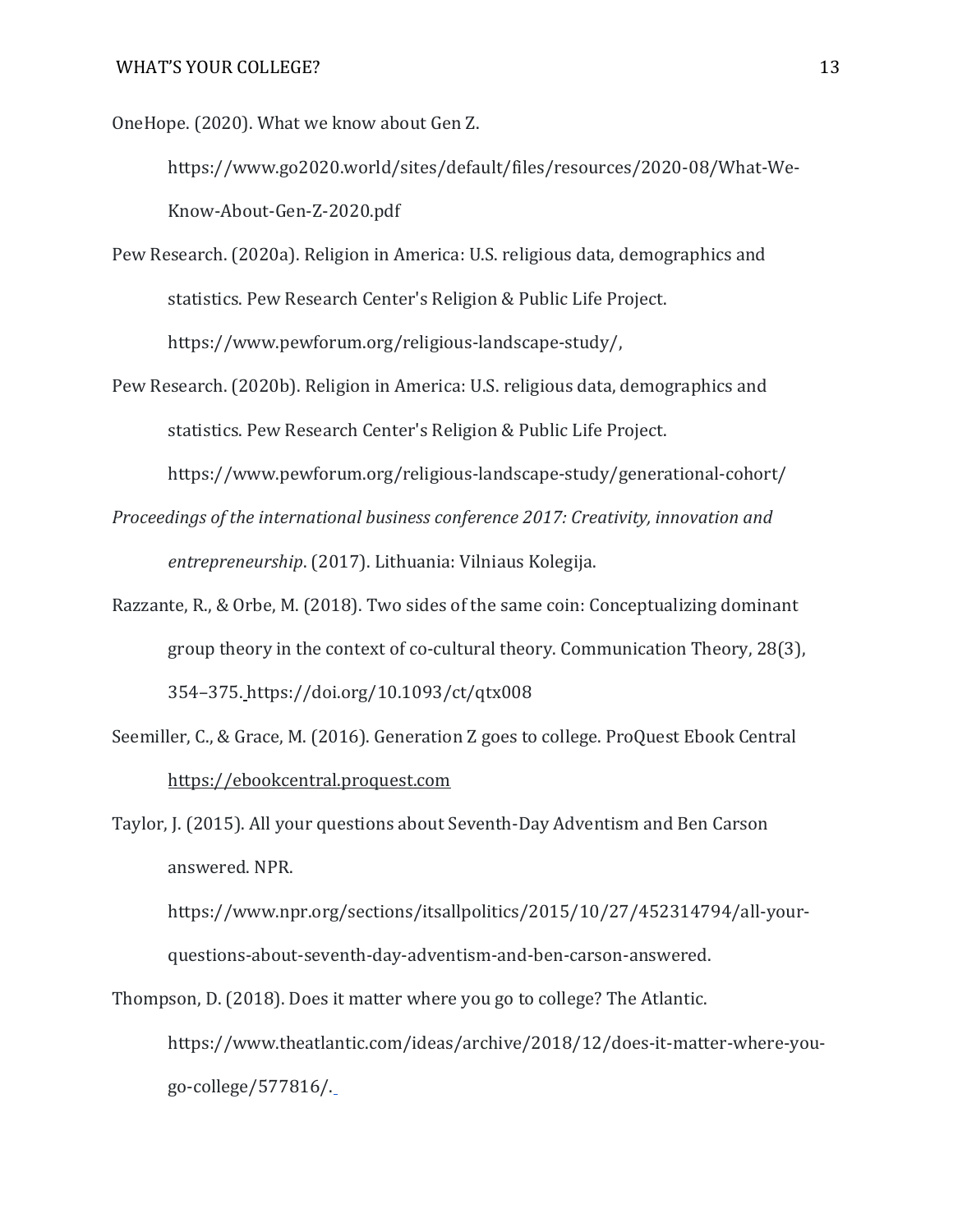#### **Appendix A: Focus Group Recruitment Email**

Dear [Insert Potential Participant's Name]:

I would like to invite you to take part in a focus group (small discussion group) on [insert date, time and location] about Southern Adventist University's name. The focus group should last no longer than one hour. The focus group will provide an opportunity for you to provide your views on a survey that will be sent to Southern Adventist University's student body. In particular, we would like to know how you feel about branded merchandise, how you communicate with non-Adventists about your college. More information will be sent to those confirming attendance before the focus group. If you would like to take part in the focus group on [insert date] please let me know by e-mailing Christina Coston at costonc@southern.edu .

Thank you,

Christina Coston Lead Researcher *Adapted from gateshad.gov.uk*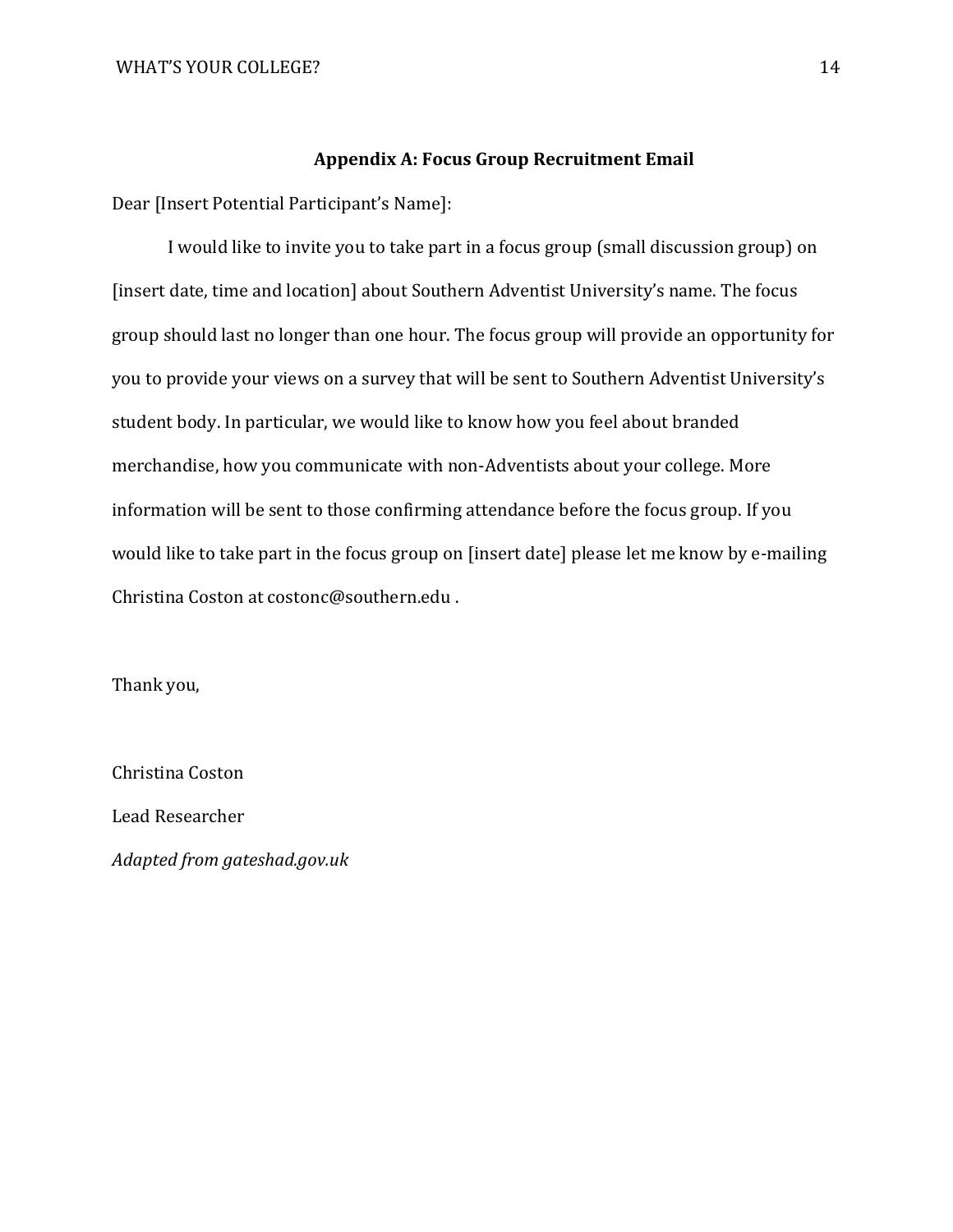# **Appendix B: Focus Group Consent Form**

#### **Purpose**

You have been invited to participate in a focus group sponsored by The School of Journalism and Communication under the direction of Christina Coston. The purpose of this focus group is to determine how students feel about Southern Adventist University's name. The information learned in this focus group will be used to make adjustments, including clarifications to a survey that will be sent to the student body.

### **Procedure**

As part of this study, you will be placed in a group of 6 – 12 individuals. A moderator will ask you several questions while facilitating the discussion. As approved through Southern Adventist University's Institutional Review Board, this focus group will be audio-recorded, and a note-taker will be present. However, your responses will remain confidential, and no names will be included in the final report. You can choose whether or not to participate in the focus group, and you may stop at any time during the course of the study. Please note that there are no right or wrong answers to focus group questions. The School of Journalism and Communication wants to hear the many varying viewpoints and would like for everyone to contribute their thoughts. Out of respect, please refrain from interrupting others. However, feel free to be honest even when your responses counter those of other group members.

# **Benefits and Risks**

There will be no clear benefit to you from your participation in this survey. No risks are anticipated beyond those experienced during an average conversation.

# **Confidentiality**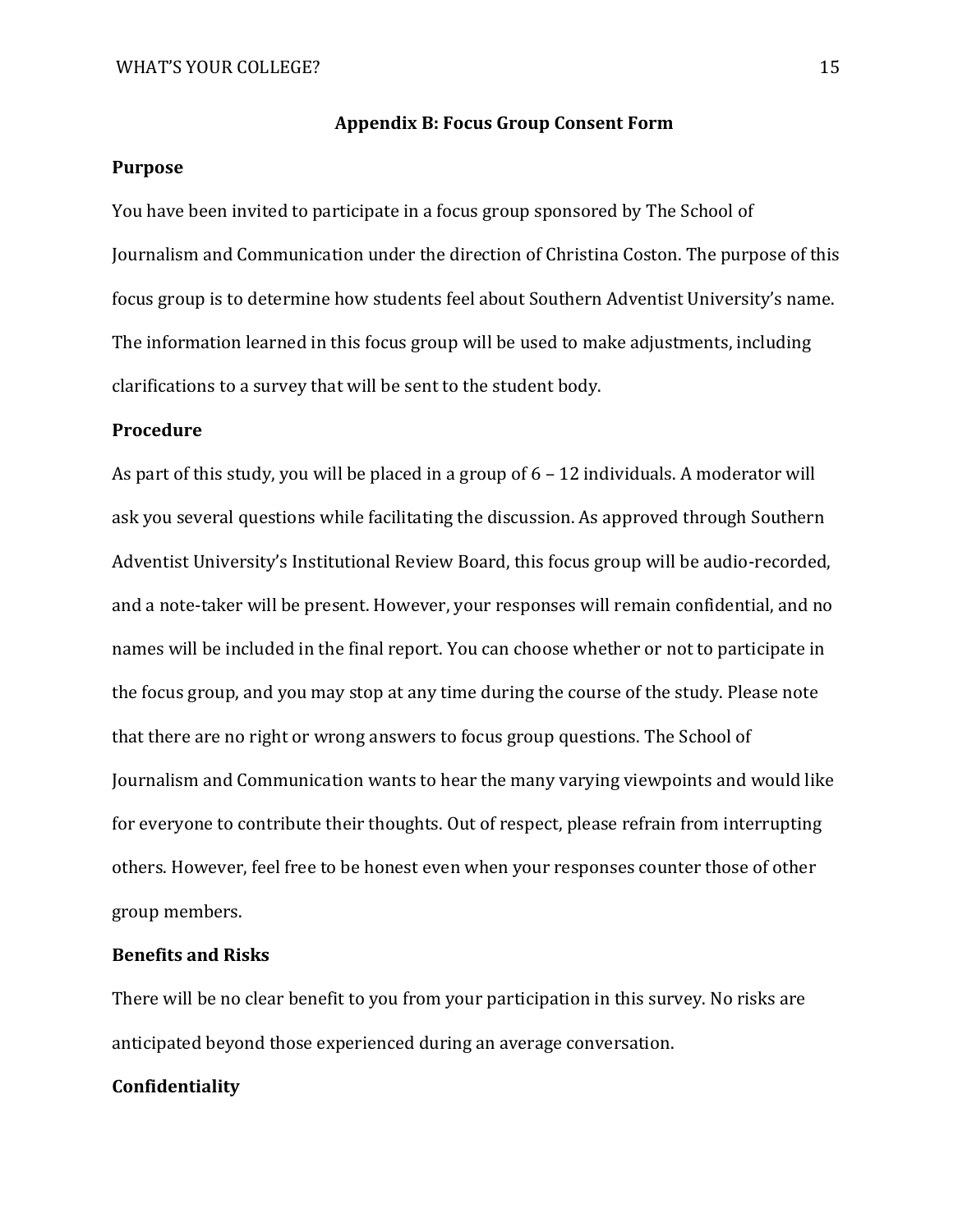Should you choose to participate, you will be asked to respect the privacy of other focus group members by not disclosing any content discussed during the study. Researchers within the School of Journalism and Communication will analyze the data, but — as stated above — your responses will remain confidential, and no names will be included in any reports.

# **Contact**

If you have any questions or concerns regarding this study, please contact:

**Lead Researcher:** Christina Coston

**Email:** costonc@southern.edu

**Sponsor of the study:** Dr. Rachel Williams-Smith

**Email:** rwilliamssmith@southern.edu

*I understand this information and agree to participate fully under the conditions stated above.* Sign name:  $\Box$ 

Print name:

*Adapted from Office of Institutional Effectiveness and Assessment, Clemson University*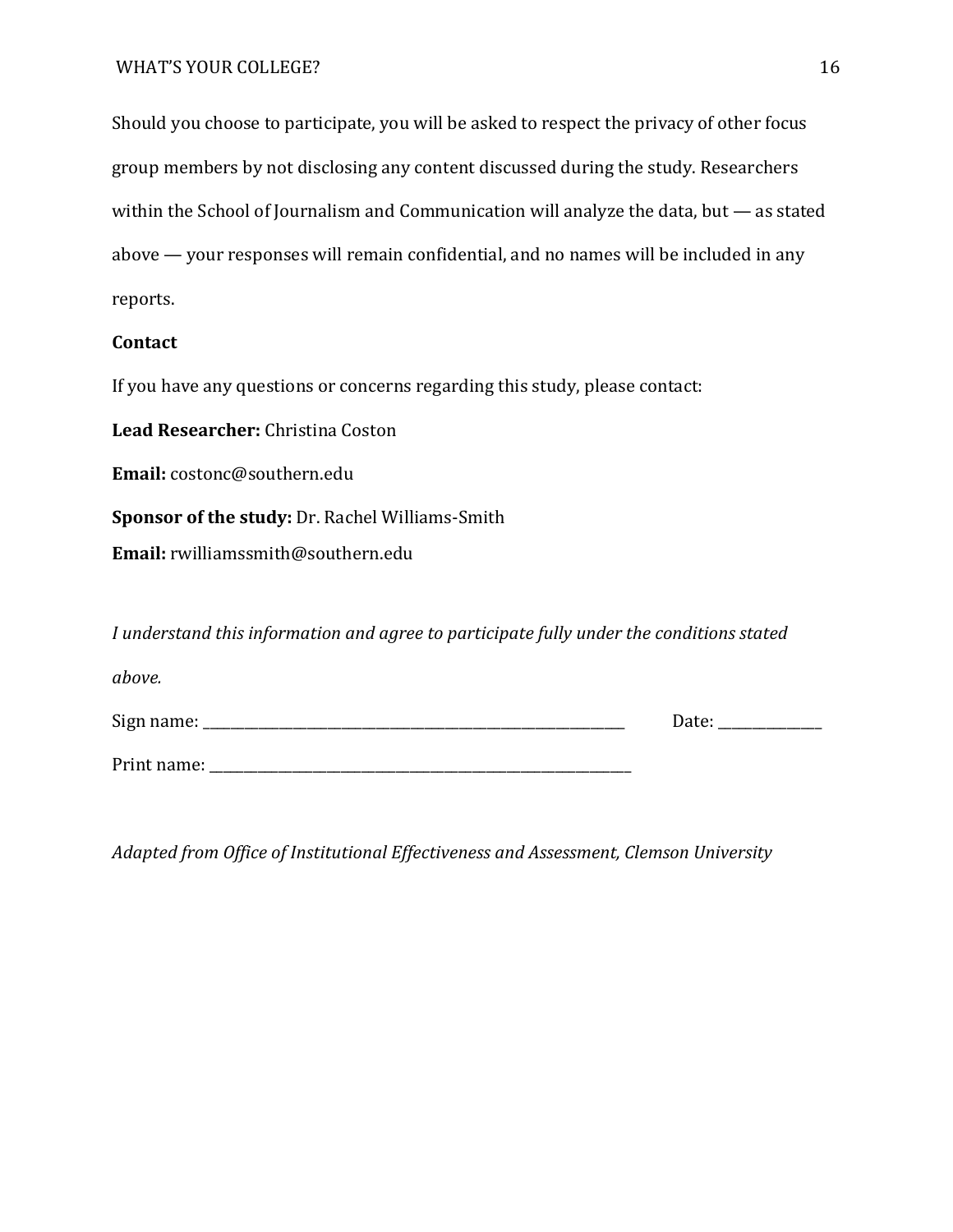# **Appendix C: Focus Group Sample Survey**

Demographic questions

- 1. What is your date of birth?
- 2. What gender do you identify as?
- 3. Please specify your ethnicity (select all that apply).
- 4. Where is your primary residence located?
- 5. How long have you attended Southern Adventist University?
- 6. Are you married?
- 7. Are you a full or part time student?
- 8. Do you identify as Seventh-day Adventist?

# Likert questions

Please answer the following questions on a scale from one to seven, with one being the least.

- 9. How much do you like Southern Adventist University's name?
- 10. How frequently do you use Southern Adventist University branded merchandise (clothing, stickers, pins, cups, bags, etc.) outside of the school setting?
- 11. How much did the word "Adventist" in Southern Adventist University's name impact your decision to attend?

# Multiple choice questions

- 12. Which hoodie are you more likely to purchase? (Insert picture of hoodie that says Southern v Southern Adventist University)
- 13. Why did you select this hoodie?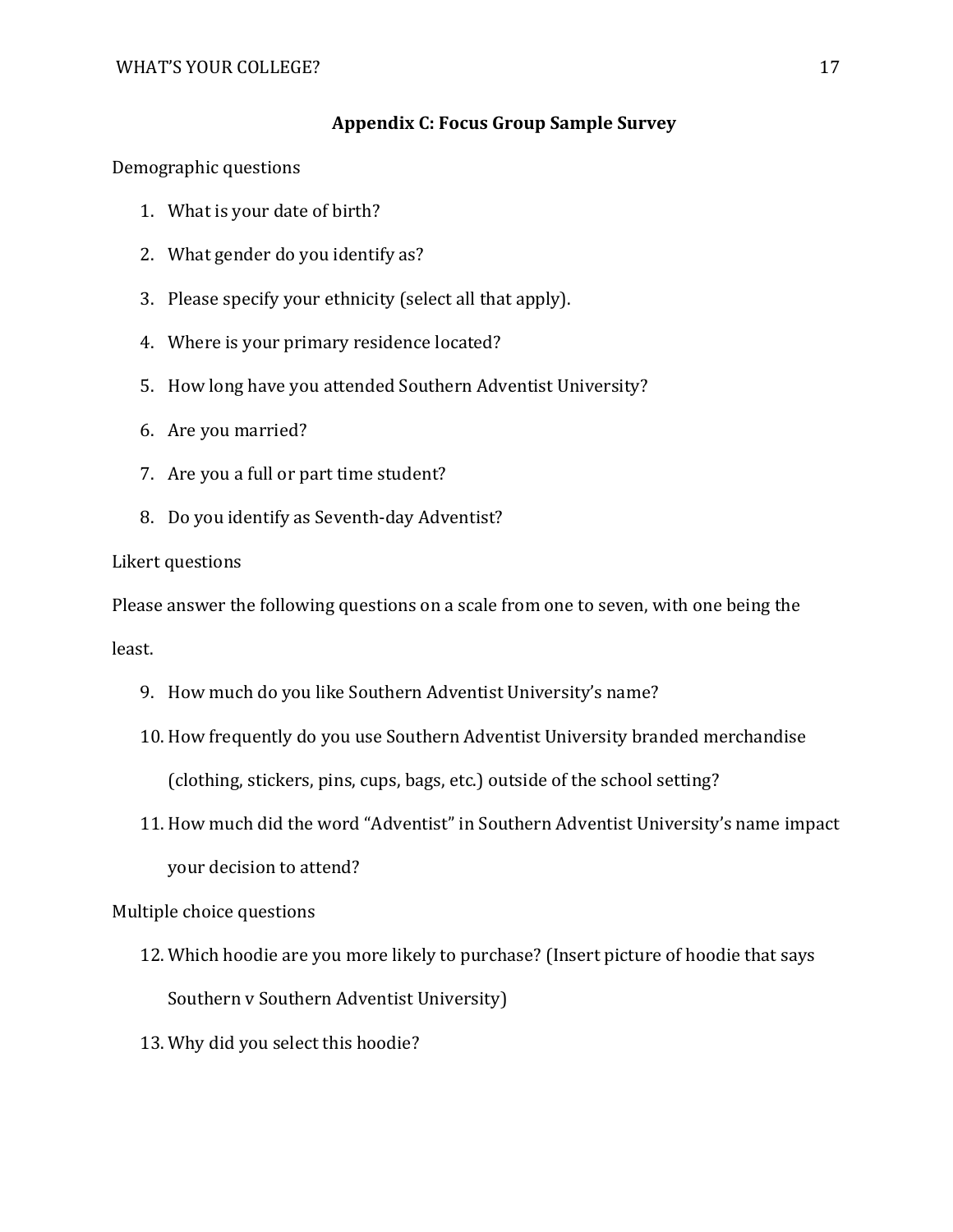- 14. When someone I know well asks me what college, school, or university I attend, I respond by…
	- a. I go to a private university
	- b. I go to a university in Tennessee
	- c. I go to a Christian university
	- d. I go to Southern Adventist University
- 15. When someone I somewhat know asks me what college, school, or university I

attend, I respond by…

- a. I go to a private university
- b. I go to a university in Tennessee
- c. I go to a Christian university
- d. I go to Southern Adventist University
- 16. When someone I don't know asks me what college, school, or university I attend, I

respond by…

- a. I go to a private university
- b. I go to a university in Tennessee
- c. I go to a Christian university
- d. I go to Southern Adventist University

# Likert Questions

On a scale from one to seven, with one being the least me, answer the following questions

- 1. When talking about my university I avoid using the word "Adventist"
- 2. I would rather wear something that said "Southern" instead of "Southern Adventist University"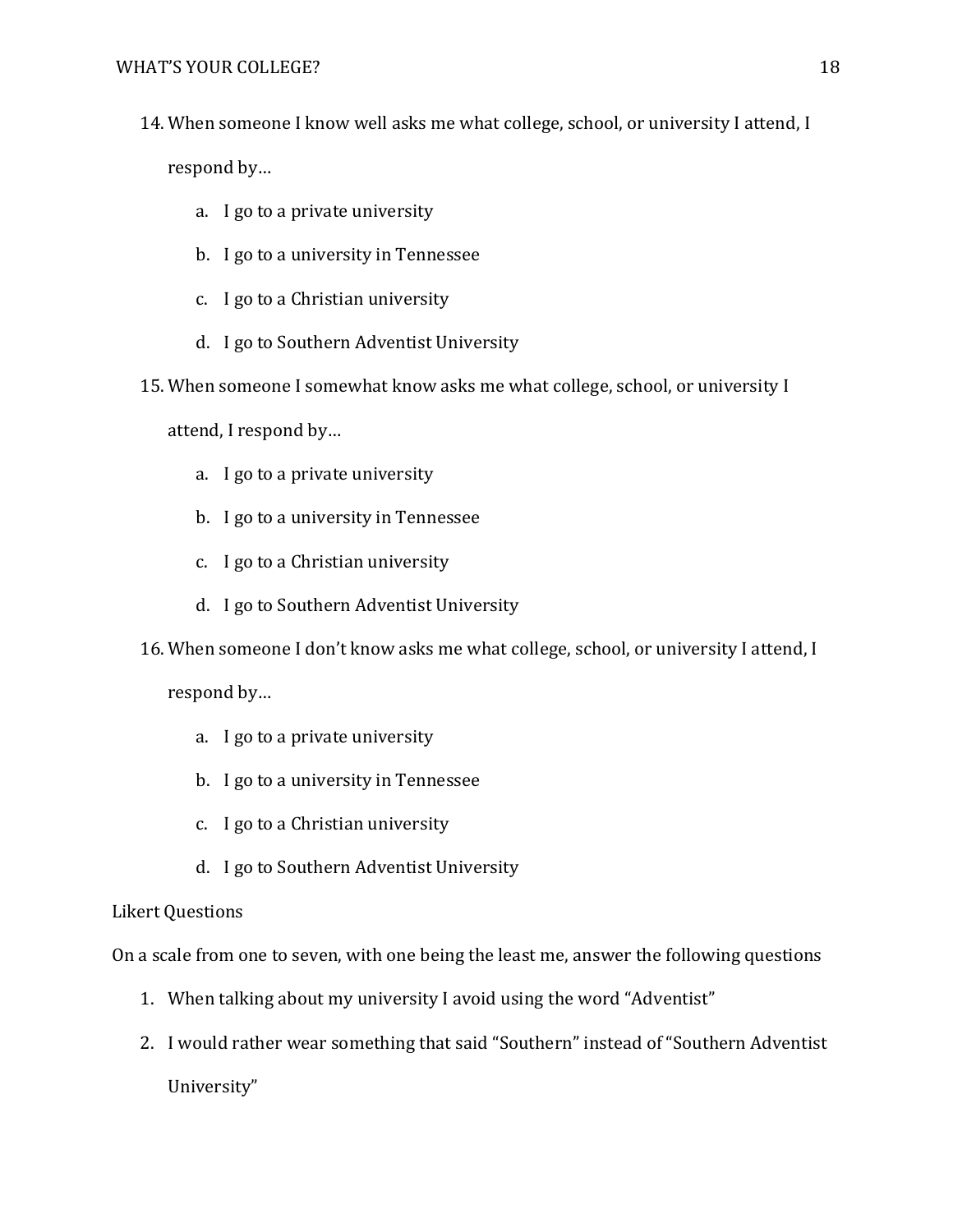- 3. I feel like the ability to get hired at future jobs may be negatively impacted by graduating from a school with the word "Adventist" in its name
- 4. I wish the word Adventist were not included in my university's name
- 5. When talking about my university I disclose its full name
- 6. I would rather have a bumper sticker that said "Southern Adventist University" instead of "Southern"
- 7. I like the word Adventist in my university's name
- 8. By including the word "Adventist" in my university's name I believe my ability to get hired will be positively impacted

# Focus Group specific questions

- 1. Was the length of the survey appropriate?
- 2. Did you feel like this survey was applicable to you?
- 3. What were some of the strengths of this survey?
- 4. What were some of the weaknesses of this survey?
- 5. What are your overall thoughts of this survey?
- 6. In this survey we are trying to best identify how students feel about Southern Adventist University's name. If you were to add a question, what would it be?
- 7. Does anyone have any questions regarding the survey? (Answer questions and then thank and dismiss participants.)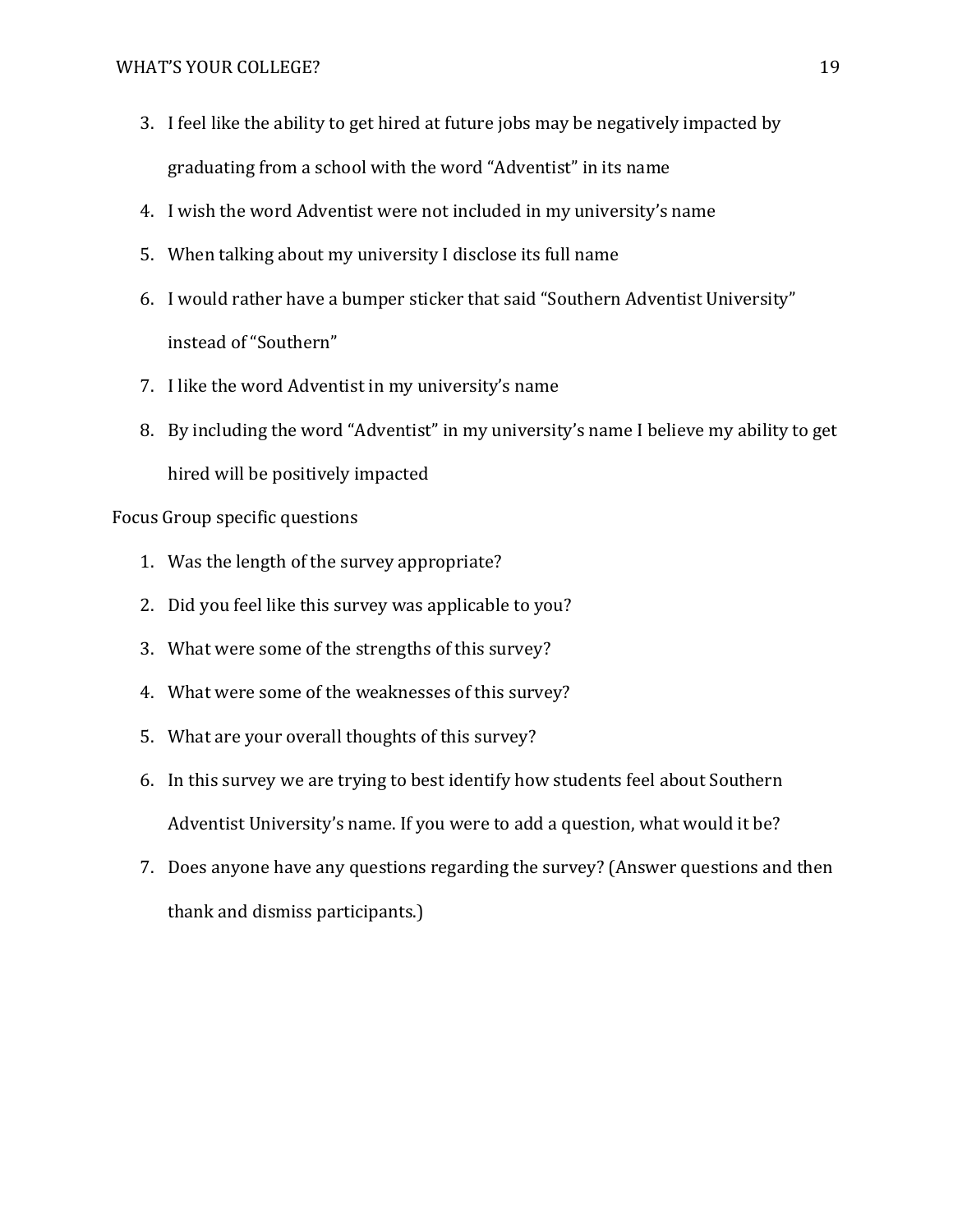### **Appendix D: Self-Administered Survey Recruitment Email**

Dear Prospective Participant,

My name is Christina Coston. I am a student from the School of Journalism and Communication at Southern Adventist University. I am conducting an anonymous survey about Southern Adventist University's name. The survey is estimated to take 10-15 minutes. For your participation you will be entered into a drawing for one of several \$25 gift cards.

Since your answers are to remain anonymous, please do not include your name anywhere on this survey. The results will be reported for the group of respondents as a whole.

The survey is voluntary, and you may stop at any time. If you decide not to participate there will not be any negative consequences. Please be aware that if you decide to participate, you may stop participation at any time and you may decide not to answer any specific question.

There will be no clear benefit to you from your participation in this survey. However, no risks are anticipated beyond those experienced during an average conversation. Click here\_\_\_\_\_ to fill out survey.

Sincerely*,*

Christina Coston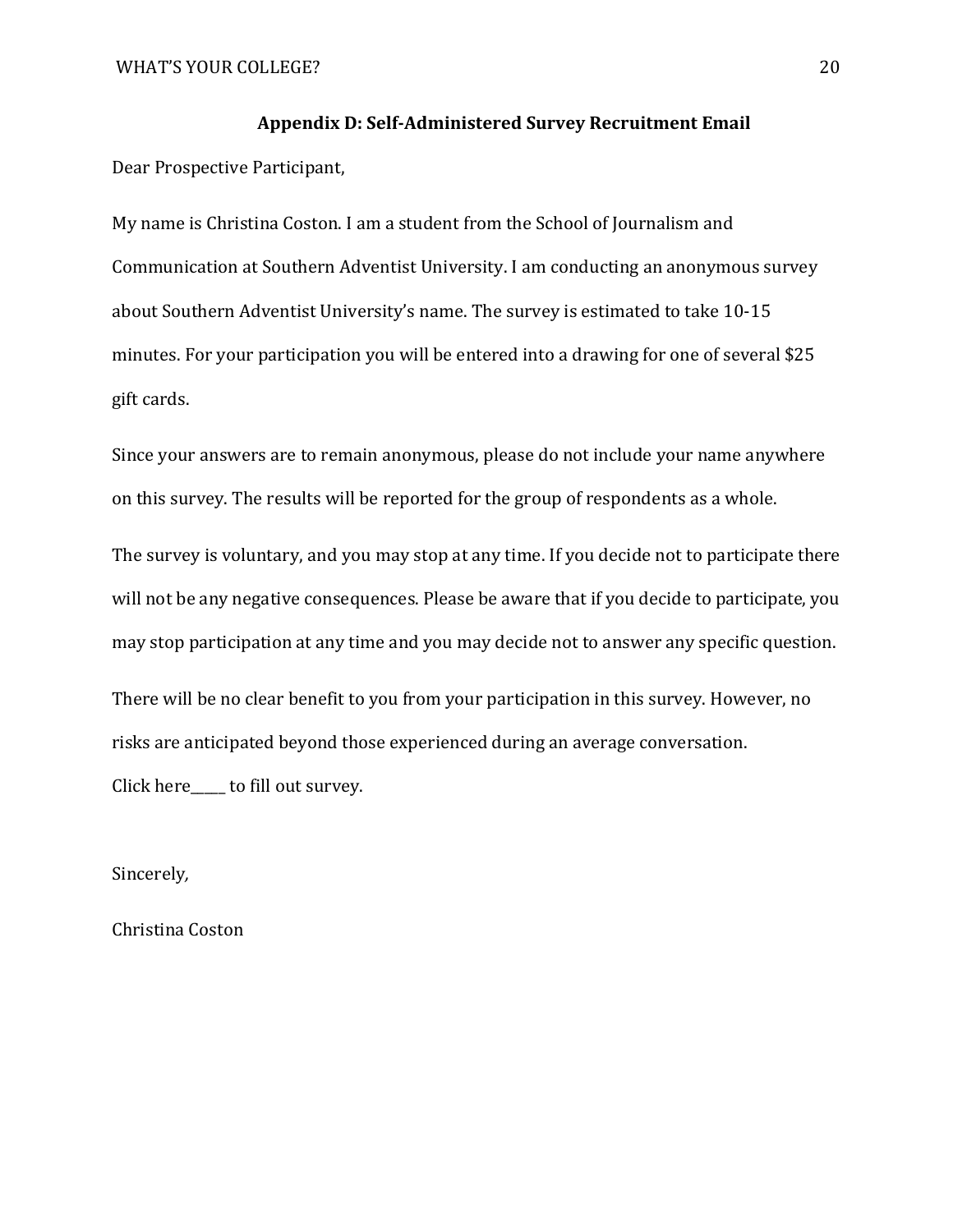# **Appendix E: Self-Administered Survey**

1. By checking this box, I affirm that I have read and understand the information in the recruitment email and I freely give my consent to participate and I am free to withdraw at any time during the survey. (To review the information sent in the recruitment email, click here.)

Likert questions

Please answer the following questions on a scale from one to seven, with one being the least.

1. How much do you like Southern Adventist University's name?

1 2 3 4 5 6 7

2. How frequently do you use Southern Adventist University branded merchandise (clothing, stickers, pins, cups, bags, etc.) outside of the school setting?

1 2 3 4 5 6 7

3. How much did the word "Adventist" in Southern Adventist University's name impact your decision to attend?

1 2 3 4 5 6 7

Multiple choice questions

- 1. Which hoodie are you more likely to purchase? (Insert picture of hoodie that says Southern v Southern Adventist University)
	- a. Hoodie A
	- b. Hoodie B
- 2. Why did you select this hoodie?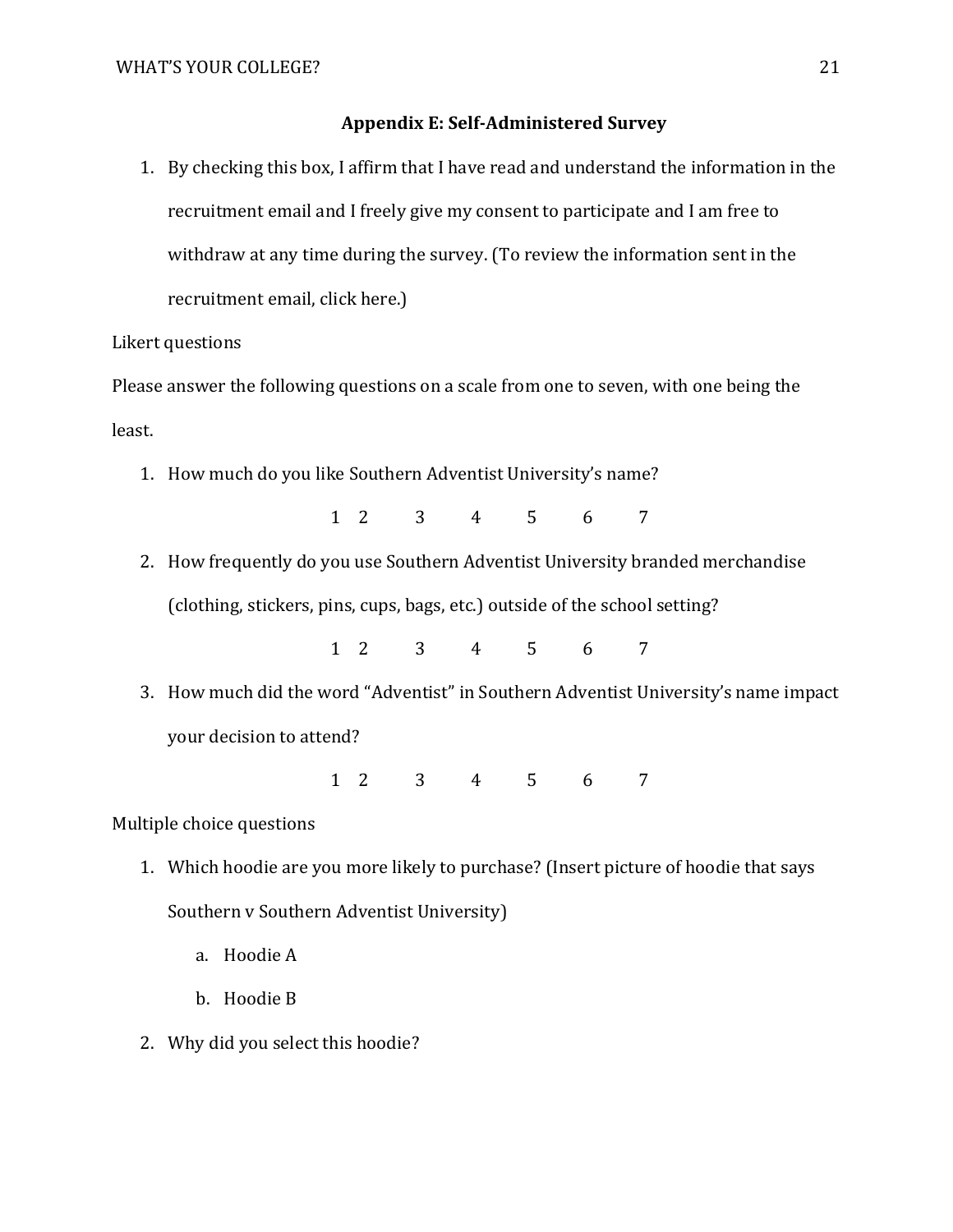- 3. When someone I know well asks me what college, school, or university I attend, I respond by…
	- a. I go to a private university
	- b. I go to a university in Tennessee
	- c. I go to a Christian university
	- d. I go to Southern Adventist University
- 4. When someone I somewhat know asks me what college, school, or university I

attend, I respond by…

- a. I go to a private university
- b. I go to a university in Tennessee
- c. I go to a Christian university
- d. I go to Southern Adventist University
- 5. When someone I don't know asks me what college, school, or university I attend, I respond by…
	- a. I go to a private university
	- b. I go to a university in Tennessee
	- c. I go to a Christian university
	- d. I go to Southern Adventist University

# Likert Questions

On a scale from one to seven, with one being the least me, answer the following questions

1. When talking about my university I avoid using the word "Adventist"

1 2 3 4 5 6 7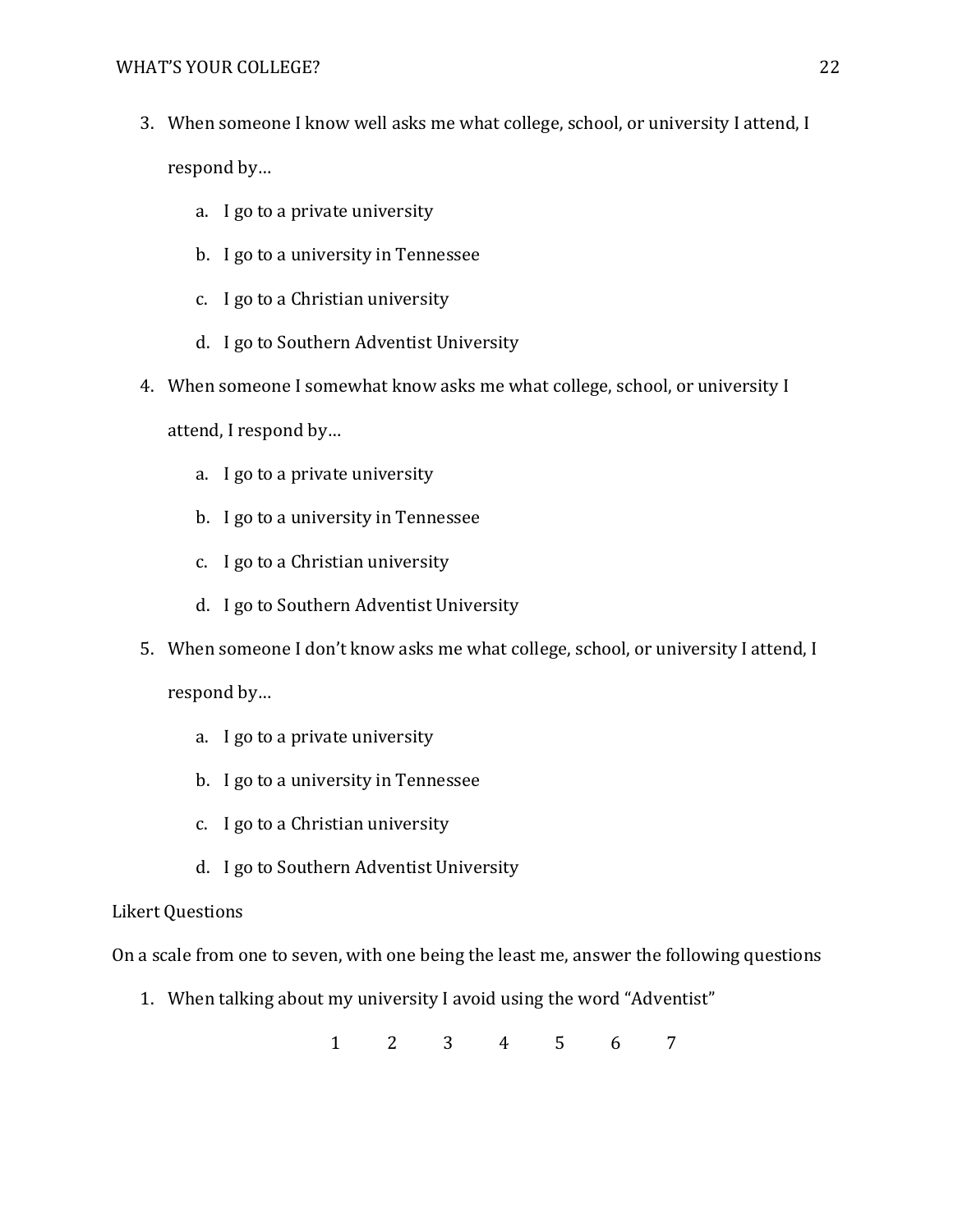- 2. I would rather wear something that said "Southern" instead of "Southern Adventist University"
- 1 2 3 4 5 6 7 3. I feel like the ability to get hired at future jobs may be negatively impacted by graduating from a school with the word "Adventist" in its name 1 2 3 4 5 6 7 4. I wish the word Adventist were not included in my university's name

1 2 3 4 5 6 7

- 5. When talking about my university I disclose its full name
	- 1 2 3 4 5 6 7
- 6. I would rather have a bumper sticker that said "Southern Adventist University" instead of "Southern"

1 2 3 4 5 6 7

7. I like the word Adventist in my university's name

1 2 3 4 5 6 7

8. By including the word "Adventist" in my university's name I believe my ability to get hired will be positively impacted

1 2 3 4 5 6 7

- 9. Southern Adventist University was my first choice college
- 10. My parents wanted me to attend Southern Adventist University
- 11. My parents wanted me to attend an Adventist university
- 12. I wanted to attend an Adventist university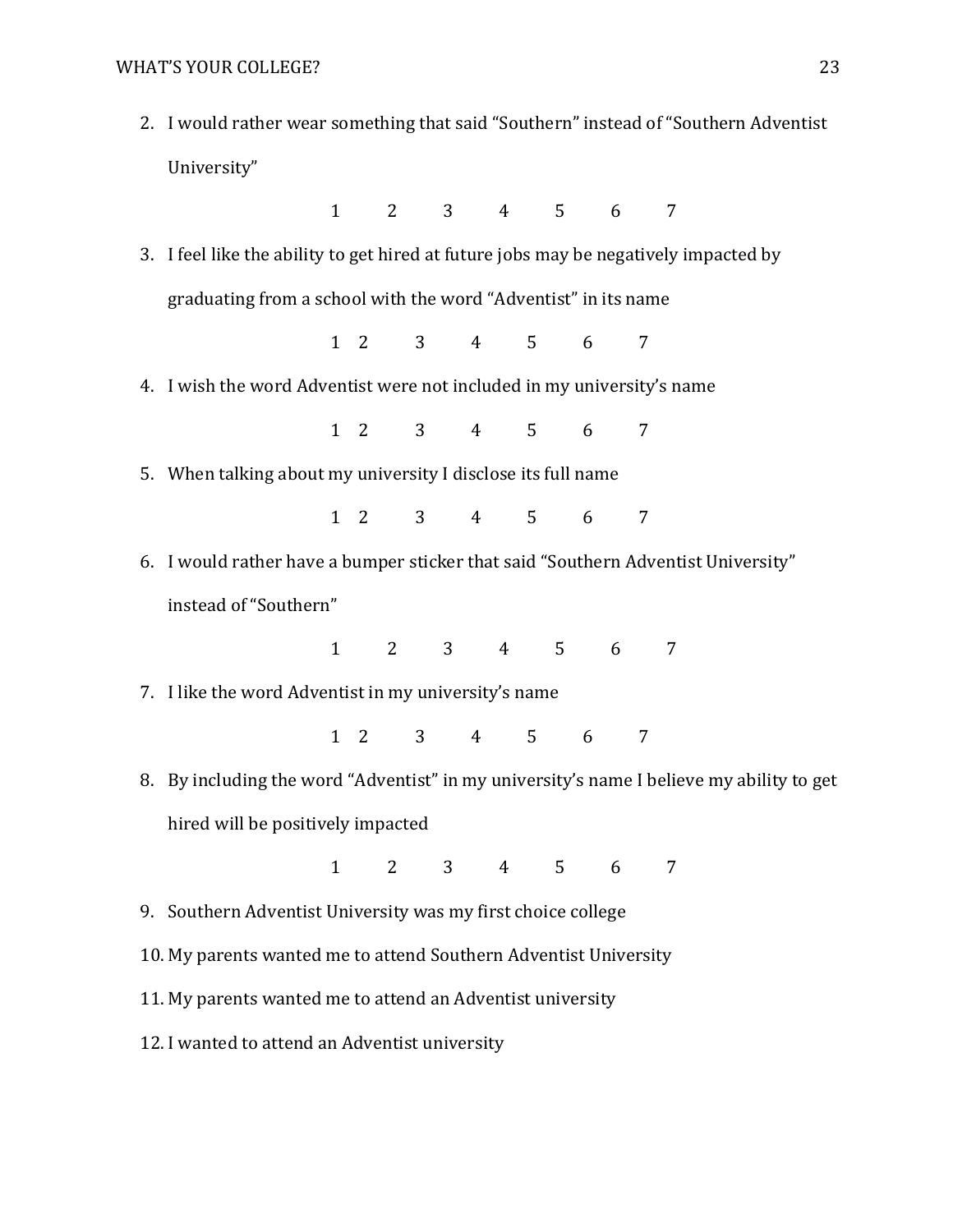- 13. The primary reason I am attending Southern Adventist University is because I wanted a religious learning environment
- 14. The primary reason I am attending Southern Adventist University is because I wanted to be surrounded by people with similar beliefs
- 15. The primary reason I am attending Southern Adventist University is because I believe the institution offers the best education available for my major
- 16. The primary reason I am attending Southern Adventist University is for financial reasons

Yes or No questions

- 17. Do you consider yourself to be a Seventh-day Adventist?
- 18. Are your parents or other members of your nuclear family church members?
- 19. Were/are your grandparents or great-grandparents church members?

# Demographic questions

- 1. What is your date of birth?
	- a. Select date of birth
- 2. What gender do you identify as?
	- a. Female
	- b. Male
	- c. Nonbinary
- 3. Please specify your ethnicity (select all that apply).
	- a. American Indian or other Native American
	- b. Asian or Pacific Islander
	- c. Black or African American